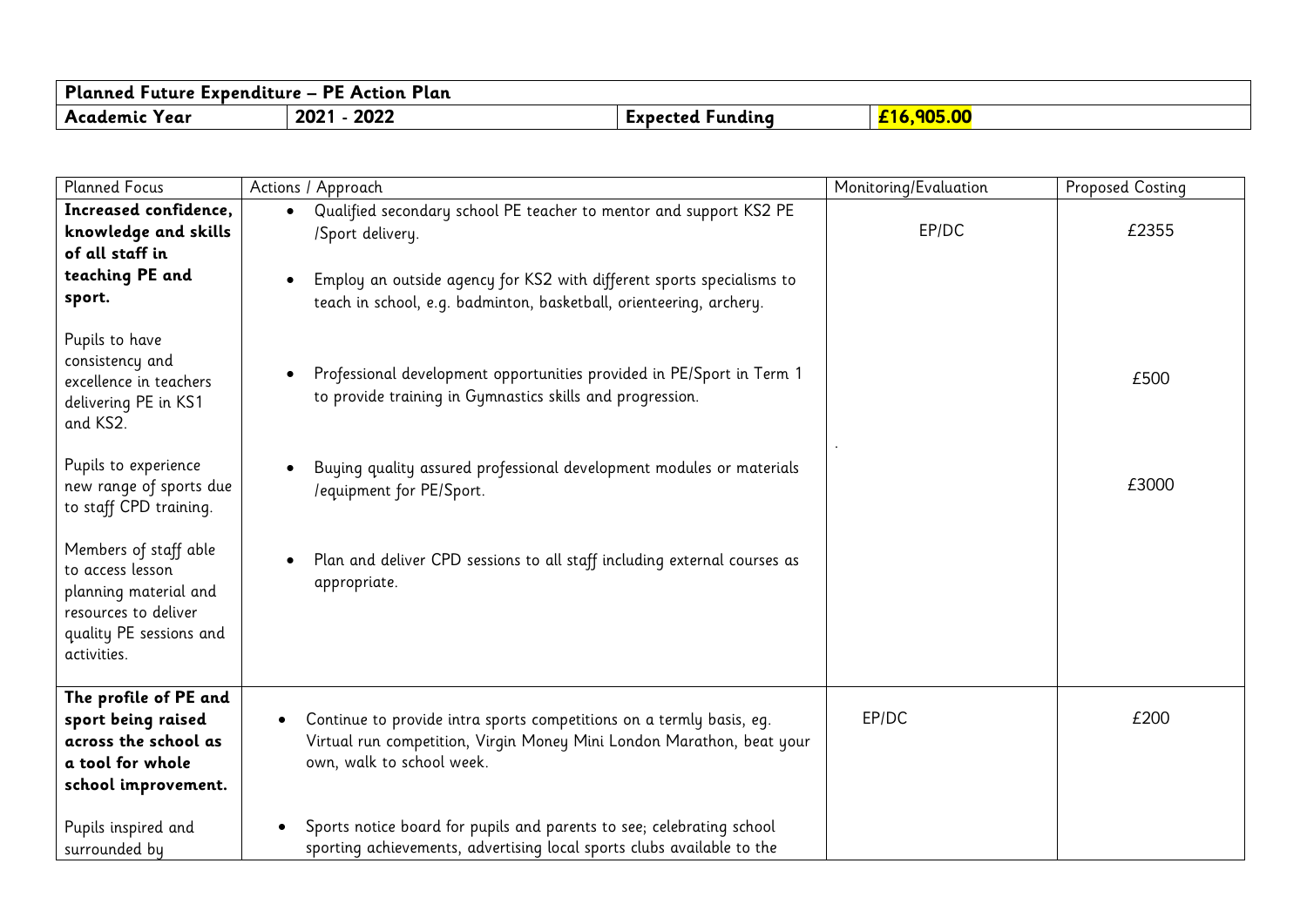| information,<br>opportunities and<br>competitions to<br>understand and<br>experience the benefits<br>of healthy active<br>lifestyles.<br>Pupils and staff take<br>pride in sports at<br>Potterhanworth.<br>All pupils have the<br>opportunity to be<br>involved in at least one<br>club of their liking and<br>are informed of sports<br>opportunities in the<br>community. | primary age group, celebrating children's sporting achievements outside<br>school etc.<br>Ensure PE uniform is worn by children and staff for competitions, sports<br>$\bullet$<br>events and trips (look through kits and replace if needed).<br>Post-COVID, Sports leaders to be re-introduced to help with playground<br>activities. Training provided to new playground leaders.<br>Extra-curricular clubs have been limited in 2020-21 due to COVID<br>requirements. We hope to get these up and running as soon as we can to<br>offer a wide variety of sports and activities.<br>Develop stronger links with local sport clubs for children to attend.<br>Celebrating sporting achievements - new trophies to be bought for Sports<br>Day and Sports Awards (annual celebration). |                    | £300 |
|-----------------------------------------------------------------------------------------------------------------------------------------------------------------------------------------------------------------------------------------------------------------------------------------------------------------------------------------------------------------------------|------------------------------------------------------------------------------------------------------------------------------------------------------------------------------------------------------------------------------------------------------------------------------------------------------------------------------------------------------------------------------------------------------------------------------------------------------------------------------------------------------------------------------------------------------------------------------------------------------------------------------------------------------------------------------------------------------------------------------------------------------------------------------------------|--------------------|------|
| The engagement of<br>all pupils in regular<br>physical activity -<br>kick start healthy<br>active lifestyle. The<br><b>Chief Medical Officer</b><br>guidelines<br>recommend that all<br>children and young<br>people aged 5 to 18<br>engage in at least 60<br>minutes of physical<br>activity a day, of<br>which 30 minutes<br>should be in school                          | Active Lifestyle - Encourage active families; plan sports event to include<br>parents (e.g. Sports Relief Mile, Virgin Money Mini London Marathon),<br>audit parents to determine if we can develop any sporting/active<br>partnerships, advertise local clubs.<br>Promote children's active lifestyles at home - e.g. walking to school<br>weeks, Geocaching, Park Runs, National Trust monthly runs (which are all<br>free).<br>Mindfulness/Self-esteem - Yoga to be developed (perhaps during a<br>Mindfulness Day linked to Mental Health).<br>Sports Clubs - Introduction of extra-curricular sports lunchtime or after<br>school clubs.                                                                                                                                            | EP/DC/Teachers/TAs | £800 |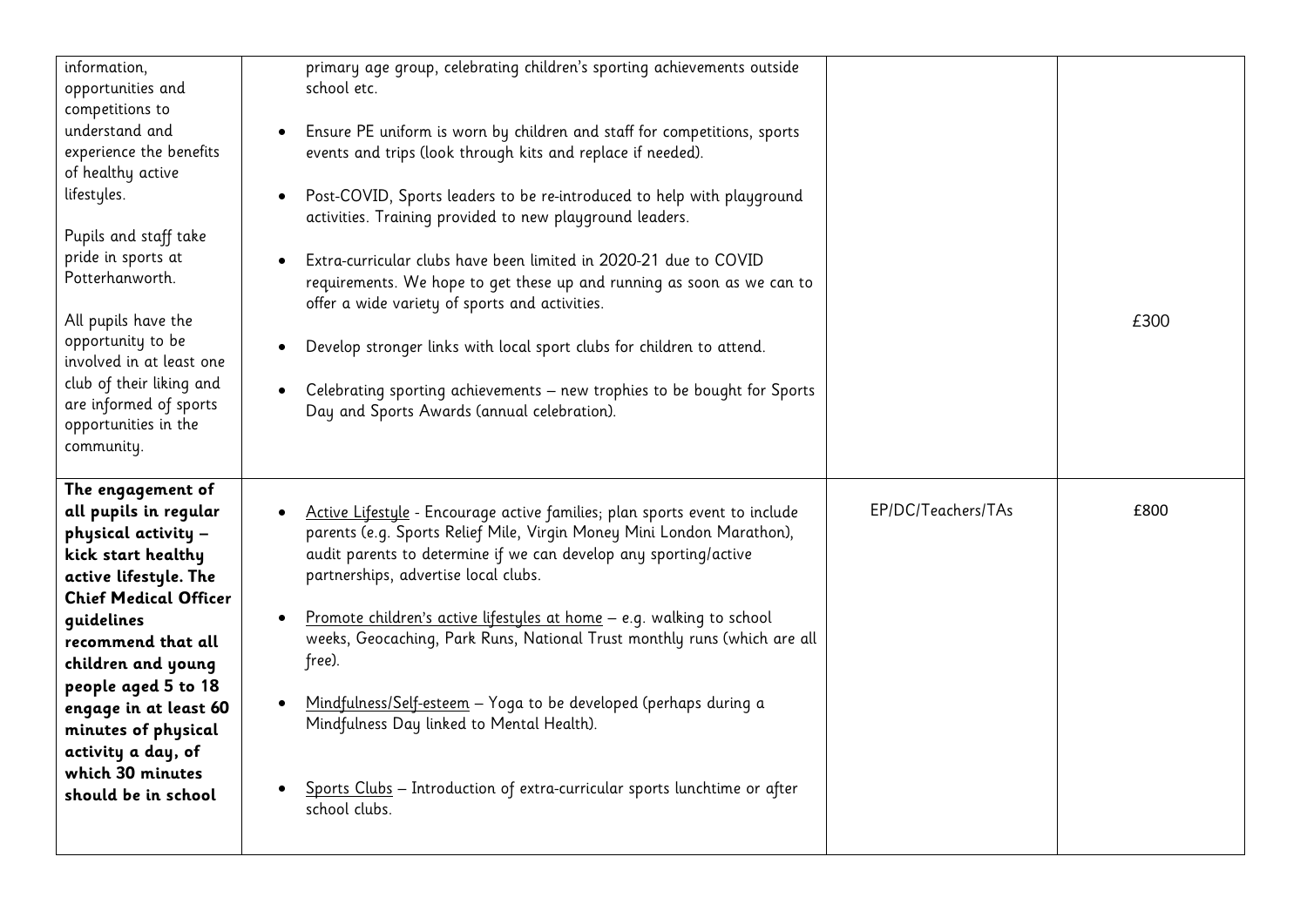| Pupils will improve their<br>knowledge &<br>understanding of health<br>and wellbeing,<br>leadership & challenge<br>and develop links to<br>improving physical<br>activity and diet at<br>home.<br>Pupils will experience<br>the physical, cognitive<br>and emotional benefits<br>of having an active<br>lessons and increase<br>provision of structured<br>sport during breaks and<br>before/after school.<br>Pupils will have a<br>variety of inspiring<br>active areas and<br>opportunities with<br>break time | Play leader Scheme - PE consultant to train children and support staff on<br>$\bullet$<br>play leader zoning, leadership, skills, games/activities to increase the<br>provision for physically active children during play times.<br>Active Maths/English - Incorporate elements of Active Maths and English<br>during core areas. In EYFS, lots of Maths is to be taught through PE and<br>physical activity.<br>Data to be collated regarding number of children involved in the<br>additional physical activities (during the day and after-school clubs).<br>Reinstate swimming lessons at Branston Community Academy.           |    |       |
|------------------------------------------------------------------------------------------------------------------------------------------------------------------------------------------------------------------------------------------------------------------------------------------------------------------------------------------------------------------------------------------------------------------------------------------------------------------------------------------------------------------|--------------------------------------------------------------------------------------------------------------------------------------------------------------------------------------------------------------------------------------------------------------------------------------------------------------------------------------------------------------------------------------------------------------------------------------------------------------------------------------------------------------------------------------------------------------------------------------------------------------------------------------|----|-------|
| A broader range of<br>sports and activities<br>offered to all pupils.<br>Pupils will have the<br>opportunity in<br>curriculum and extra-<br>curricular time to be<br>engaged with new<br>sports.<br>Pupils will have at least<br>a term of swimming a<br>year. All KS2 pupils will                                                                                                                                                                                                                               | Children complete a PE audit questionnaire - questions to include their<br>$\bullet$<br>feelings/opinions about PE/sport, what sports they would like to try in<br>school, what physical extra-curricular clubs they participate in out of<br>school etc.<br>Bring in specialised coaches to deliver new sport opportunities, e.g.<br>badminton, basketball, lacrosse (use results of audit). Possibility of linking<br>this to National School Sports Week.<br>COVID allowing, introduce a sporting experience out of school the vast<br>majority of children have not experienced before (local links), e.g.<br>climbing, Parkour. | EP | £5400 |